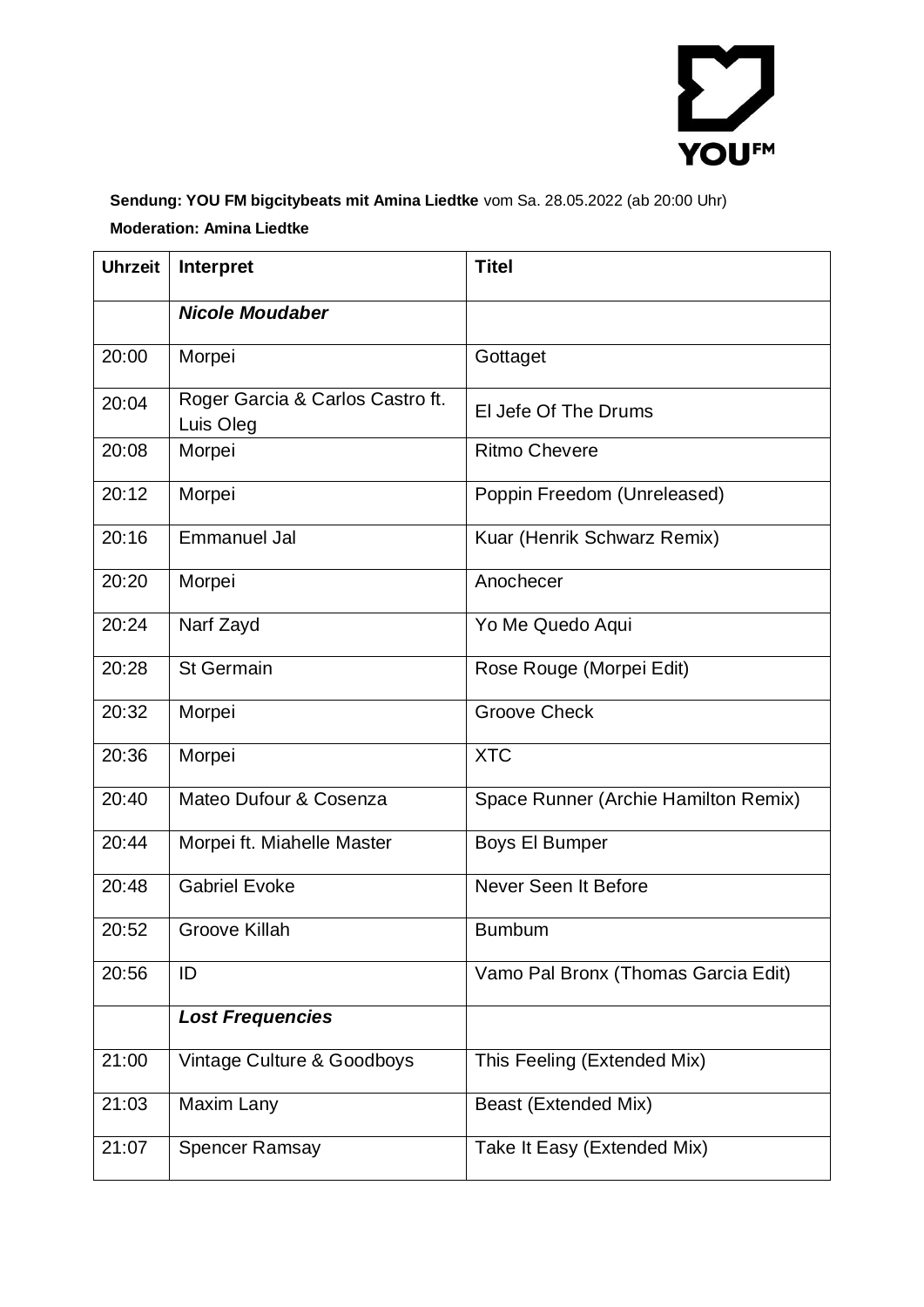

| 21:11 | Lost Frequencies                             | Sun Is Shining (Dave Winnel Extended<br>Remix)      |
|-------|----------------------------------------------|-----------------------------------------------------|
| 21:15 | Frozt & Single Spark                         | Me & U (Raptures Remix)                             |
| 21:18 | Reflekt & Tim van Werd ft. Del-<br>line Bass | Need To Feel Loved (Tim van Werd Ex-<br>tended Mix) |
| 21:22 | Kaskade & Skylar Grey                        | Room For Happiness v3 (Extended Mix)                |
| 21:26 | <b>AVIRA ft. Dan Soleil</b>                  | Surrender (Extended Mix)                            |
| 21:30 | Lost Frequencies ft. Calum Scott             | Where Are You Now                                   |
| 21:33 | <b>Funky Fool</b>                            | Ridin' High Feat. Amy Morrey (Extended<br>Mix)      |
| 21:37 | Manston & Simms Featuring Sil-<br>verland    | Ride The Rhythm (Extended Mix)                      |
| 21:41 | Lost Frequencies                             | Beat Of My Heart (Deluxe Extended Edit)             |
| 21:45 | <b>BURNS</b>                                 | Talamanca (Robin Schulz Remix)                      |
| 21:48 | Jon Sine & Nikita                            | Watch Me Burn (Extended Mix)                        |
| 21:52 | Yotto, Laudic                                | Skin (Extended Mix)                                 |
| 21:56 | <b>Kura</b>                                  | Bananza (Extended Mix)                              |
|       | <b>Robin Schulz</b>                          |                                                     |
| 22:00 | <b>AVIRA ft. Diana Miro</b>                  | The Worship (Mark Knight Remix)                     |
| 22:04 | <b>RudeLies</b>                              | Need U                                              |
| 22:08 | <b>Black Eyed Peas</b>                       | My Humps (Matroda VIP Edit)                         |
| 22:12 | Teqkoi & Aiko                                | You Broke My Heart Again (Robin Schulz<br>Remix)    |
| 22:17 | Merk & Kremont x Too Many<br>Zooz            | <b>Like This</b>                                    |
| 22:21 | David Tort & Laura van Dam                   | <b>Acid Rave</b>                                    |
| 22:25 | Lion Babe ft. Busta Rhymes                   | Harder                                              |
| 22:29 | Steve Aoki & MT11                            | Da Homies                                           |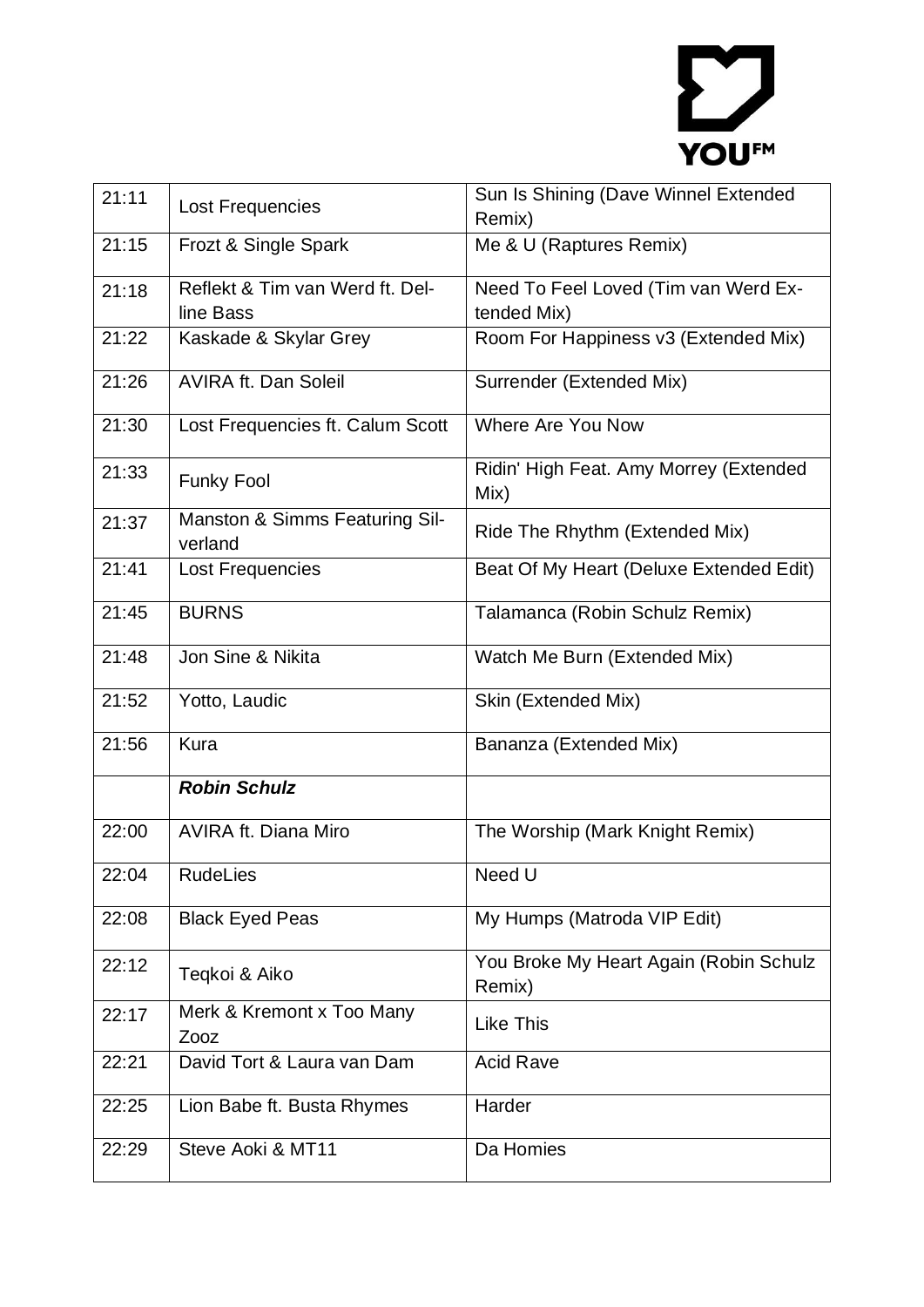## YOUFM

| 22:34 | <b>HUGEL ft. Cumbiafrica</b> | El Sueno                                             |
|-------|------------------------------|------------------------------------------------------|
| 22:38 | <b>BURNS</b>                 | Talamanca                                            |
| 22:42 | Joel Corry                   | <b>Liquor Store</b>                                  |
| 22:47 | Dubdogz & Ofenbach           | On My Shoulders                                      |
| 22:51 | Zonderling                   | <b>Riedel</b>                                        |
| 22:55 | Mr. Belt & Wezol & RSCL      | <b>Mistakes</b>                                      |
|       | <b>David Guetta</b>          |                                                      |
| 23:00 | Kali                         | MMM MMM (David Guetta Street House                   |
|       |                              | Remix extended)                                      |
| 23:04 | <b>Idris Elba</b>            | Walk Of Shame (Original Mix)                         |
| 23:08 | <b>Jack Back</b>             | Feeling (Extended Mix)                               |
| 23:12 | Malóne                       | Time to Move                                         |
| 23:17 | Wongo                        | The Preacher feat. Chuck Roberts (Ex-<br>tended Mix) |
| 23:21 | John Summit                  | In Chicago (Extended Mix)                            |
| 23:25 | Kondo                        | Get Naughty (Needs No Sleep Extended                 |
|       |                              | Remix)                                               |
| 23:29 | <b>Adelphi Music Factory</b> | Save Me (Club Mix)                                   |
| 23:34 | Galo - All Night             | (Extended Mix)                                       |
| 23:38 | S.A.M. featuring Sarah Ikumu | Spotlight (Sam Divine Extended Remix)                |
| 23:42 | Hotswing                     | Go Up (Extended Mix)                                 |
| 23:47 | Ridney                       | The Inside (Ridney Extended Remix)                   |
| 23:51 | Hot Since 82                 | Out The Door (Extended Mix)                          |
| 23:55 | Harry Romero                 | Passage (The Deepshakerz Extended<br>Mix)            |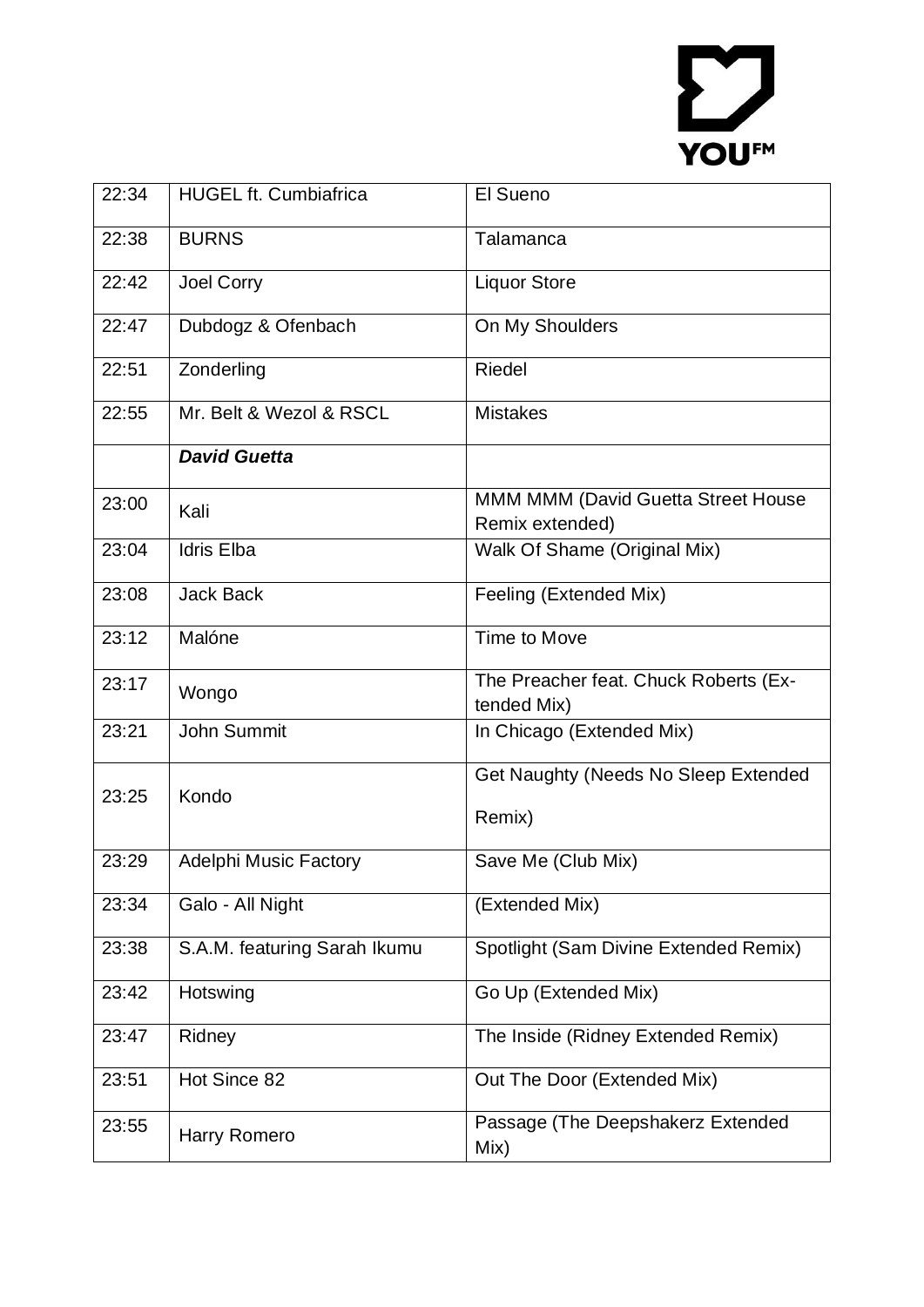## YOUFM

|       | <b>Felix Kröcher</b>                              |                                   |
|-------|---------------------------------------------------|-----------------------------------|
| 00:00 | WhoMadeWho & Rampa                                | <b>UUUU</b>                       |
| 00:06 | <b>Secret Factory</b>                             | The Bull                          |
| 00:12 | <b>Township Rebellion</b>                         | Doppler                           |
| 00:18 | Adriatique & Marino Canal & Del-<br>hia De France | Home (Mind Against Remix)         |
| 00:24 | Solee                                             | Epoca                             |
| 00:30 | Uncertain                                         | Sabotage                          |
| 00:36 | Harvey McKay                                      | <b>Rust</b>                       |
| 00:42 | Ramiro Lopez & Spartaque ft.<br>Lady Vale         | Sexapil                           |
| 00:48 | Will Atkinson & Cari Golden                       | Cigarettes & Kerosene (T78 Remix) |
| 00:54 | Felix Kröcher                                     | Transmission                      |
|       | <b>Alison Wonderland</b>                          |                                   |
| 01:00 | RADIO WONDERLAND OPE-<br><b>NER</b>               |                                   |
| 01:02 | Alison Wonderland                                 | <b>Thirst</b>                     |
| 01:04 | <b>ALRT</b>                                       | <b>POPPIN'</b>                    |
| 01:06 | <b>RemK</b>                                       | R U READY!                        |
| 01:08 | Rossy                                             | Heaven                            |
| 01:10 | Papa Khan                                         | Get To U                          |
| 01:12 | juuku                                             | Alive Again                       |
| 01:15 | Flume feat. KUČKA & Quiet Bi-<br>son              | <b>ESCAPE</b>                     |
| 01:17 | <b>Alison Wonderland</b>                          | <b>Eyes Closed</b>                |
| 01:19 | <b>ALISON WONDERLAND</b>                          | NEW DAY (Edit)                    |
| 01:21 | <b>Quiet Bison</b>                                | Goblin                            |